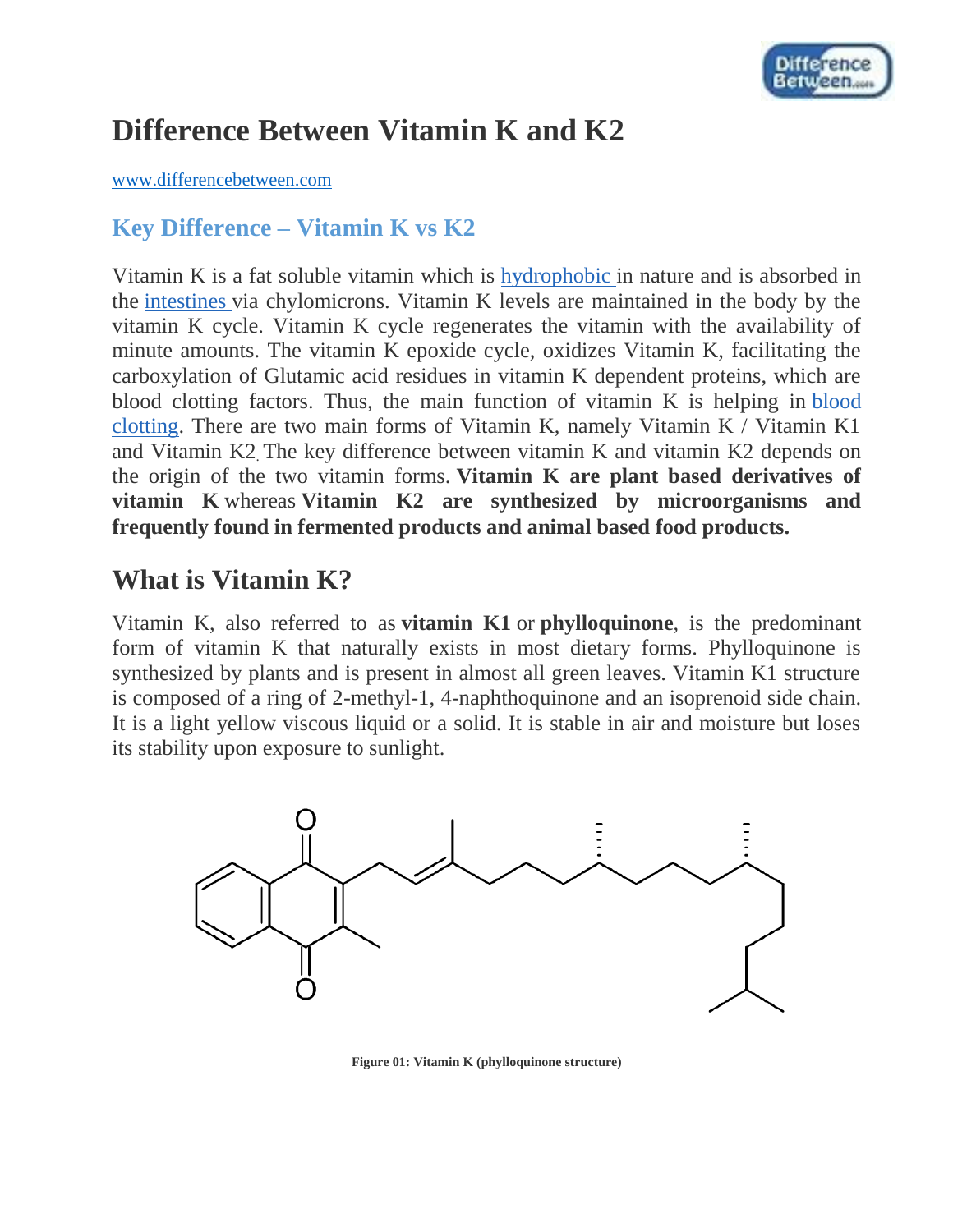Vitamin K contributes towards carboxylation of glutamic acid residues in proteins which are involved in the process of clotting. This is the major function of vitamin K.

## **What is Vitamin K2?**

Vitamin K2, also referred as Menaquinone, participates in the carboxylation of glutamic acid similar to Vitamin K1. But vitamin K2 is synthesized mainly by gut microflora. Gut microflora is the microorganisms which reside in the gut. Thus, vitamin K2 is present in fermented food and animal based products. Chemically, it is named as 2-methly-3-all-trans-polyprenyl-1,4–naphthoquinone and is more stable compared to Vitamin K1. Vitamin  $K_2$  is mainly involved in maintaining calcium homeostasis and prevent the deposition of calcium in arteries and bones. Vitamin K requirement is balanced by consuming a minute quantity through diet as it can be synthesized through the gut microbiota. Hence, the daily dietary requirement for Vitamin K2 is less compared to other vitamins.



**Figure 02: Chemical structure of Vitamin K2**

### **What are the similarities between Vitamin K and K2?**

- Vitamin K and vitamin K2 are naturally occurring forms of vitamin K.
- Both vitamins contain a hydrocarbon chain and an isoprenoid ring
- Both are hydrophobic.
- Both are fat soluble.
- Both vitamins are yellow to orange in colour.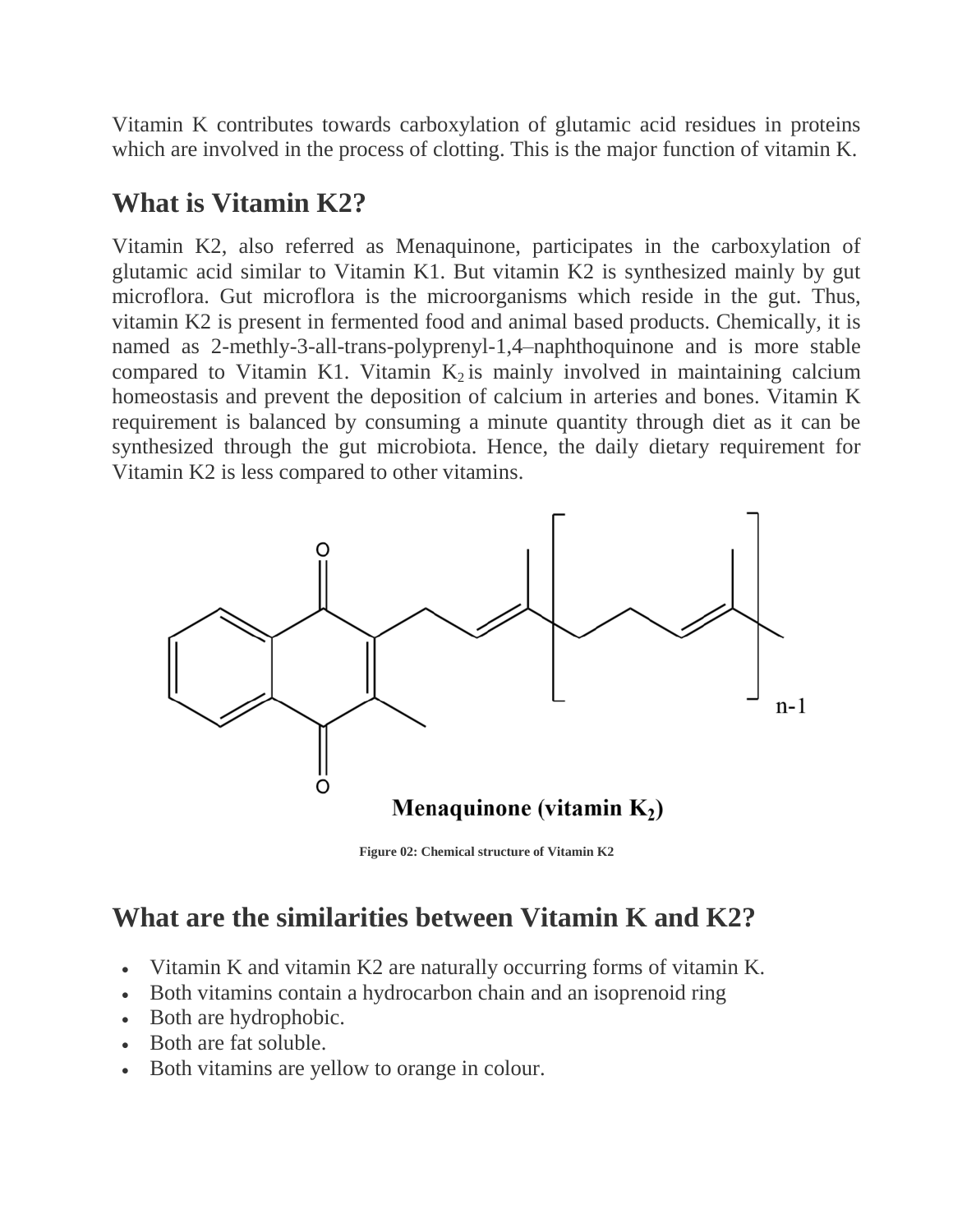They involve in activating blood clotting factors and maintaining calcium homeostasis.

| <b>Vitamin K vs K2</b>                                                                                                                                              |                                                                                                                                         |
|---------------------------------------------------------------------------------------------------------------------------------------------------------------------|-----------------------------------------------------------------------------------------------------------------------------------------|
| Vitamin K (phylloquinone) is the<br>naturally occurring form of vitamin<br>K synthesized in plants.                                                                 | Vitamin K2 (menaquinone) is<br>the naturally occurring form of<br>Vitamin K synthesized by<br>microorganisms in the gut.                |
| <b>Dietary Sources</b>                                                                                                                                              |                                                                                                                                         |
| Dietary sources of vitamin K are<br>plants such as broccoli, spinach,<br>lettuce.                                                                                   | Dietary sources of vitamin K2<br>are fermented food and animal<br>based products.                                                       |
| <b>Stability</b>                                                                                                                                                    |                                                                                                                                         |
| Vitamin K is less stable in air,<br>moisture and sunlight.                                                                                                          | Vitamin K2 is more stable in air,<br>moisture and sunlight.                                                                             |
| <b>Main Function</b>                                                                                                                                                |                                                                                                                                         |
| The main function of the vitamin K<br>is the carboxylation of glutamic acid<br>residues of blood clotting factors<br>(proteins) to promote the clotting<br>process. | The main function of vitamin K2<br>is to maintain calcium<br>homeostasis and prevent<br>deposition of calcium in arteries<br>and bones. |

### **What is the difference between Vitamin K and K2?**

# **Summary – Vitamin K vs K2**

Vitamin K is a vitamin with potential health benefits as it is a vital factor for the blood clotting process and calcium homeostasis. Through the activation of the vitamin K epoxide, antioxidants such as glutathione are also activated, which adds on to the functional properties of vitamin K. Due to its vital role in human physiology, its presence is essential and this is balanced by a natural phenomenon where gut microbiota synthesizes vitamin K2, an isoform of vitamin K. In addition, the dietary vitamin K1 is constantly cycled through the vitamin K epoxide cycle to regenerate the active form of vitamin K. Thus, vitamin K deficiency is the least common vitamin deficiency.